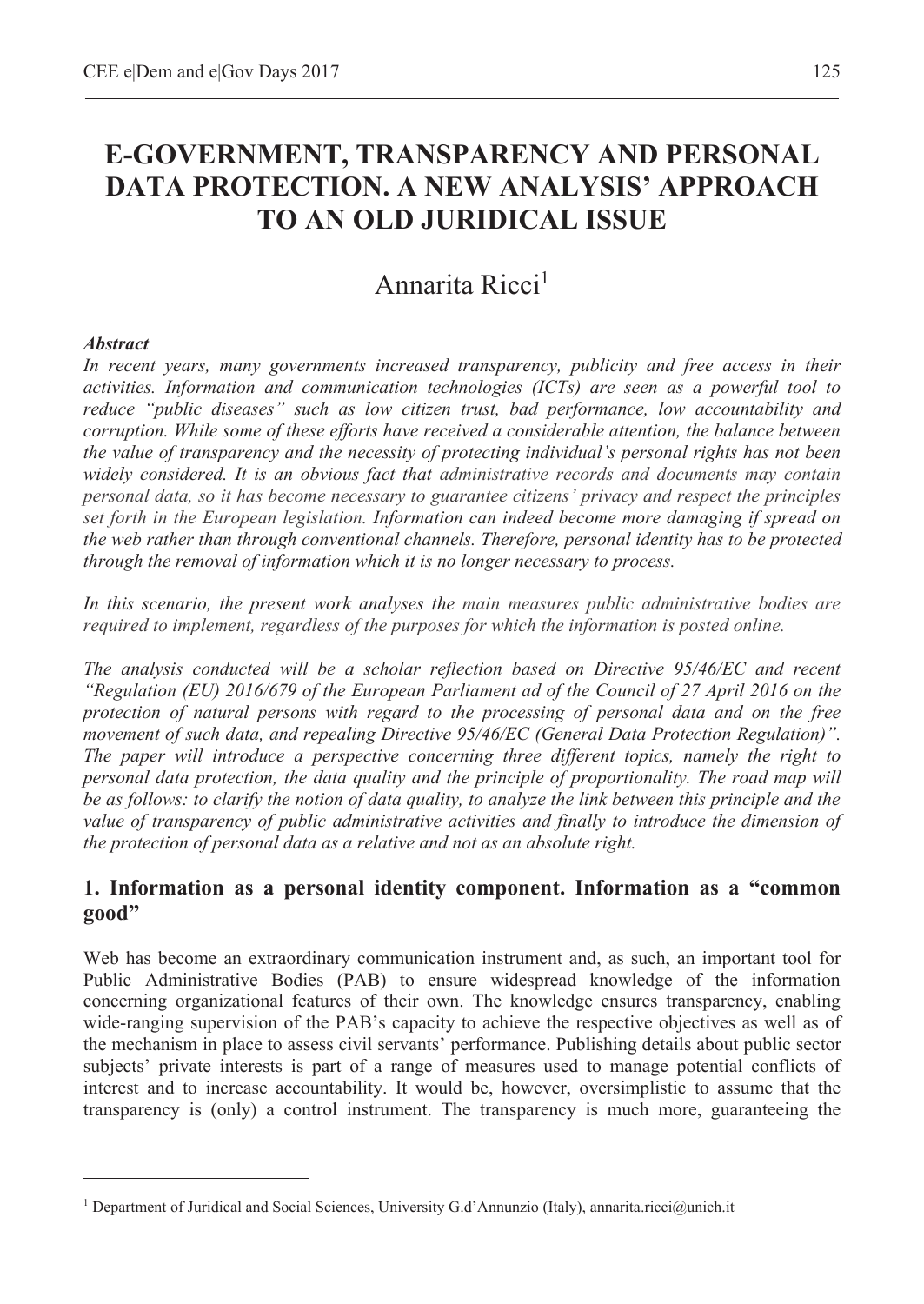citizens participation in public life<sup>2</sup>. Citizens, through the implementation of the transparency principle, participate in the public interest selection. In other words, through the transparency, sovereignty has declined in administrative proceedings. Impartiality, transparency and professional conduct amongst public sector subjects is recognized as a key to ensuring excellence and quality in the performance of relevant public positions. Then, the use of Information Technologies (IT) improves efficiency of public services, reducing the distance felt by citizens towards the public administration. For example, a city hall portal enables citizens to interact online with the PAB, supplying information and applying for services without the costs of face-to-face and manual form processing [3].

Going now beyond the intuitive chance of IT, it is necessary to note that the balance between the use of IT and the necessity of protecting fundamental personal rights becomes particularly tricky. Indeed, information may contain personal data and, additionally, sensitive data and it is a fact that personal data constitute a fundamental component of the individual personal identity<sup>3</sup>. It is also well known that incomplete or incorrect information could have negative repercussions on the personal identity. At the same time, outdated information which does not represent the reality, can provide a representation of the individual which is untruthful or out of context. Hence, it becomes necessary to refer to the right to personal data protection as a complex instrument of the data subject's safeguard and, at the same time, of the controller's accountability<sup>4</sup>. So, to understand these concepts (protection of the data subject as the weak party of the relation and accountability), apparently contrasting, and their role as key elements of, as called in the legal literature, the "proactive approach to privacy" [4], it is useful to illustrate briefly the very essential points of the European legal framework.

We have to start from the rules set forth by the Directive 95/46/EC of the European Parliament and of the Council of 24 October 1995 on the protection of individuals with regard to the processing of personal data and on the free movement of such data<sup>5</sup>. It may appear superfluous to recall the Directive 95/46/EC, considering its repeal following the entry into force of the recent Regulation (EU) 2016/679 (General Data Protection Regulation or more simply GDPR); however, the operation is necessary to define the *ratio* of the personal data processing regulation.

The Directive 95/46/EC described an innovative model that has influenced decisively the approach of the European Legislator to the personal data protection: a model that has led to the transition from a protection guaranteed only in the case of information collected in automated form to a wider protection that includes all operations performed upon personal data, regardless of the methods adopted and the instruments used and, above all, based on a need of balance, as well expressed in the title "Directive on the protection of individuals with regard to the processing of personal data and on the free movement of such data". The real novelty of the European harmonization of the rules of personal data protection, started with the Directive 95/46/EC, is the recognition of the

<sup>&</sup>lt;sup>2</sup> As stated by the recent Opinion 02/2016 on the publication of Personal data for Transparency purposes in the Public Sector, adopted on 8 June 2016 by Article 29 Data Protection Working Party: "the notion of transparency is linked with the principles of openness, good administration and good governance as enshrined in the Treaties (Articles 10 and 11 of the Treaty on European Union and Articles 15 and 298 of the Treaty on the functioning of European Union) and in the Charter of Fundamental Rights of the European Union (Article 41)".

<sup>&</sup>lt;sup>3</sup> The term "identity", in this paper, refers to all personal attributes of the individual as a whole. In essence, it could be argued that identity is the uniqueness of each individual that distinguishes him/her, differentiating him/her from the others, and representing him/her in his/her diversity. On the notion of identity, as stated in this work, see [14]. 4

<sup>&</sup>lt;sup>4</sup> For the personal data protection's dimension as a fundamental right in European law, see: [6] [7] [9] [10] [11].

<sup>&</sup>lt;sup>5</sup> Referring to the content of General Data Protection Regulation, Kuner use the emblematic term of "copernican revolution": see [8].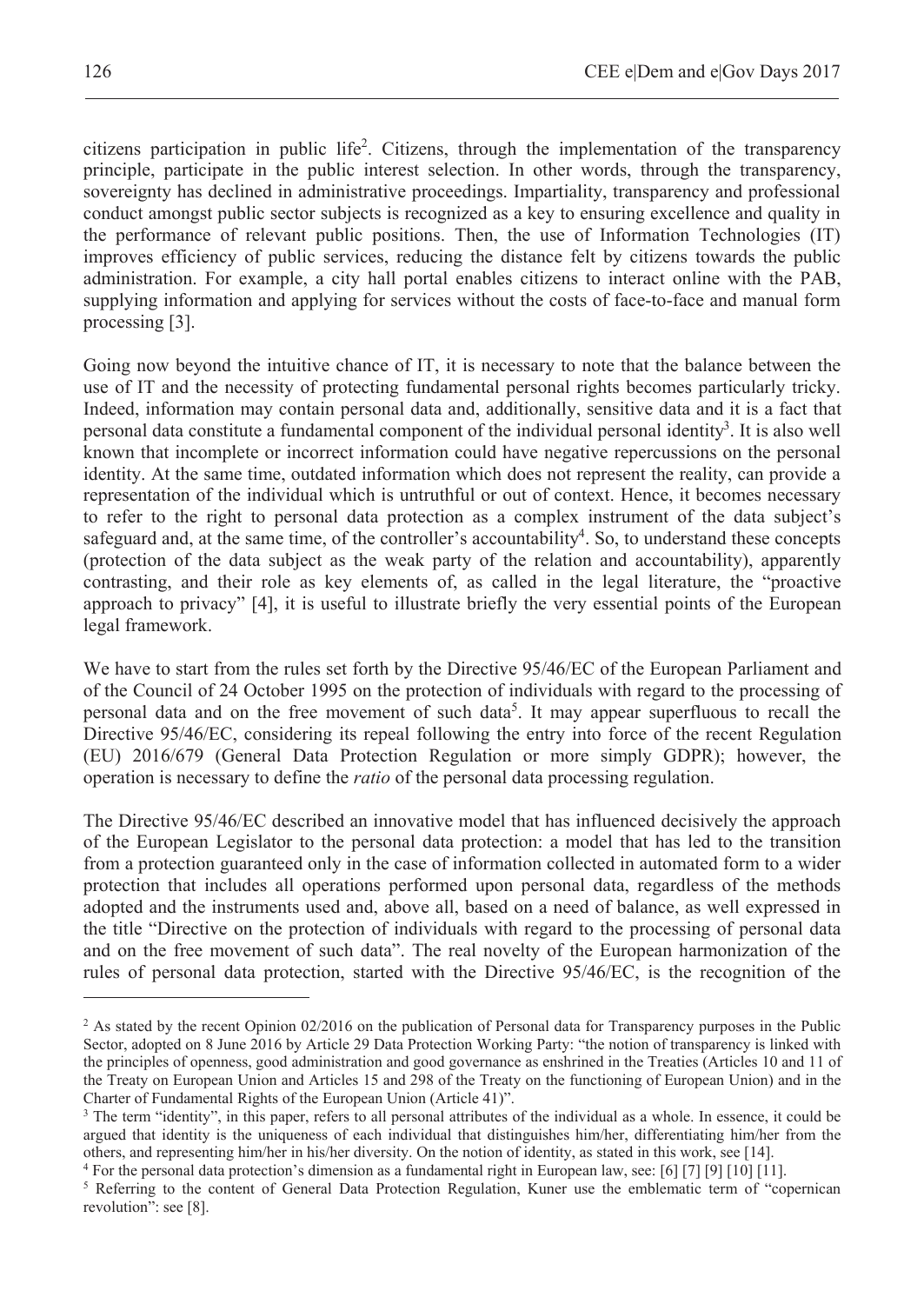personal data value as information necessary for the functioning of the economic and social life. To point out this element, it is sufficient to consider some of the Recitals of the Directive: "whereas the economic and social integration resulting from the establishment and functioning of the internal market (...) will necessarily lead to a substantial increase in cross-border flows of personal data between all those involved in a private or public capacity in economic and social activity in the Member States; whereas the exchange of personal data between undertakings in different Member States is set to increase; whereas the national authorities in the various Member States are being called (...) to collaborate and exchange personal data so as to be able to perform their duties or carry out tasks on behalf of an authority in another Member State within the context of the area without internal frontiers as constituted by the internal market (Recital no. 5)" it is necessary "to remove the obstacles to flows of personal data", enhancing that "the level of protection of the rights and freedoms of individuals with regard to the processing of such data be equivalent in all Member States" (Recital no. 8).

Data processing is qualified as an essential element of economic and social progress, which must be ensured in respect of the rights and fundamental freedoms of individuals. It is a "principle of guarantee" that the data processing systems, being at the service of the person, must respect. In essence, the aim of the Directive 95/46/EC (as well as of the Regulation) -which must be kept in constant consideration to avoid the risk of distorting the meaning of the related provisions- is to maintain the balance between the free movement of personal data and the protection of the rights and freedoms of the person. The balance of the interests is innate to the complex nature of personal data: an essential element for the free movement of persons, goods and services and a personal identity component. It is the balancing of the interests to justify, for example, the irrelevance of data subject's consent for the lawfulness of the personal data processing, whenever the operation is instrumental to the execution of a task of public interest (art. 7, lett. f) of the Directive, confirmed by art. 6 (1), lett. e) of the GDPR.

# **2. The principle of "data quality"**

The article 6 of the Directive 95/46/EC lays down the related rules to ensure the accuracy, completeness, relevance of the data processed and that they are not excessive in relation to the specific purpose pursued by the processing. Only such data shall be processed as are "adequate, relevant and not excessive in relation to the purpose for which they are collected or further processed" [2].

The purpose must have been specified in advance and made manifest by the controller to the data subject prior to, and in any event, not later than, the time when the collection of personal data occurs. The processing of personal data for undefined or unlimited purpose is unlawful. Specification of purpose is an essential first step in applying data protection laws and designing data protection safeguards for any processing operation. Indeed, specification of the purpose is a prerequisite for applying other data quality requirements, including the adequacy, relevance, proportionality and accuracy of the data collected and the requirements regarding the period of data retention. The principle of purpose limitation -designed to establish the boundaries within which personal data collected for a given purpose may be processed and may be put to further use- is structured along two coordinates: the controller must inform the data subjects of the processing purposes (transparency) and data processed for one or more declared purposes may not in general be used for other purposes (limitation).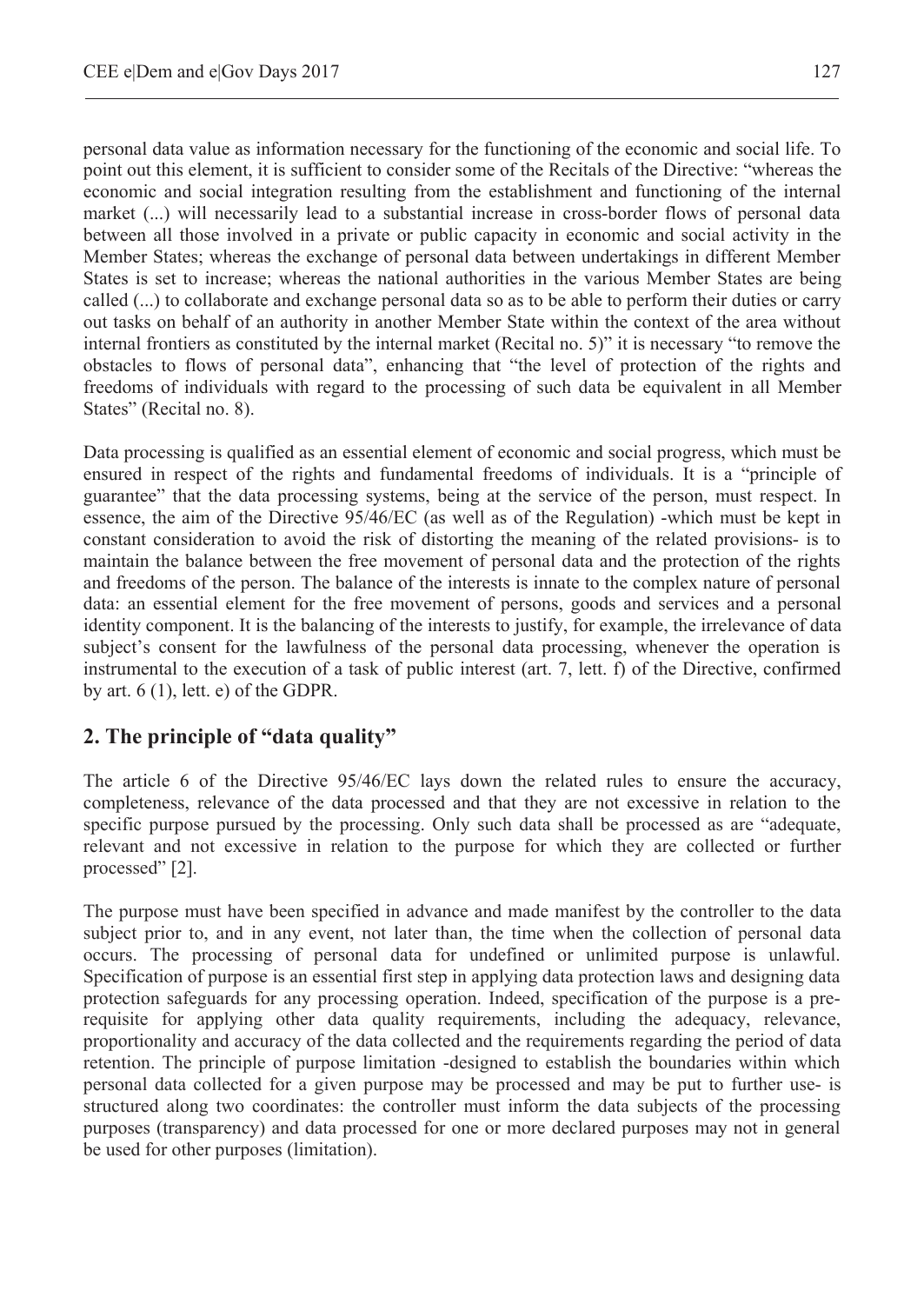The principle of transparency requires that the purposes of the data processing are well defined and comprehensible for an "average" data subject without expert legal or technical knowledge<sup>6</sup>.

According, instead, to the principle of limitation, legitimate processing is limited to its initially specified purpose and any new purpose of processing will require a separate new legal basis. The categories of data chosen for processing have to be necessarily specified in order to achieve the declared overall aim of the processing operations, and a controller should strictly limit collection of data only to information *directly* relevant for the specific purpose of the processing<sup>7</sup>. Let us take as an example a statement of the Italian Data Protection Authority (order dated September 7, 2011). In this case, the Italian Data Protection Authority has banned an online University from processing personal data of students collected in an online form that was used to remain constantly informed about the activities of University. As evidenced by the order, the online University processed also information -such as date and place of birth, social security number, citizenship- that were not relevant to the purposes of the processing. In addition to the ban from processing the irrelevant data, Authority has prescribed to change the mode of personal data collection, eliminating from the registration form the data that resulted excessive in relation to the aims pursued.

The principle of legitimate purposes limitation goes hand-in-hand with the principle of data minimisation. According to this principle, the processing of personal data is permitted only if it is required to achieve a specified purpose: if this scope can be accomplished with anonymous or pseudonymous data, then this latter modalities should be preferred [1] [5] [13]. In order to prevent unnecessary and potentially unlawful data processing, data controller must carefully consider which data are strictly necessary to perform the processing purposes, and erase data when those purposes have been served. The principle of data minimisation, not specified in the Directive 95/46/EC, is explicitly provided by Article 5 (1) lett. (c) of GDPR. According to this provision, personal data shall be "adequate, relevant and *limited to what is necessary* in relation to the purposes for which they are processed". This therefore also entails that data processing systems are to be designed and selected in accordance with the aim of collecting, processing or using no personal data at all, or as few personal data as possible. As already pointed out, the accuracy of data, including updating, is an absolute necessity, in light of the potential damage that might be caused to the data subject due to data inaccuracies. Only information that is qualitatively correct, provides a correct representation of the individual [12]. If it is true that only accurate information provides a valuable instrument to protect fundamental rights, at the same time the requirement of completeness and updated collection of information may be a relevant instrument to prevent the creation and diffusion of untrue,

<sup>6</sup> The importance of the principle of transparency is crucial for the personal data protection. As stated in the Recital no. 39 of GDPR: "it should be transparent to natural persons that personal data concerning them are collected, used, consulted or otherwise processed and to what extent the personal data are or will be processed. The principle of transparency requires that any information and communication relating to the processing of those personal data be easily accessible and easy to understand, and that clear and plain language be used". Therefore, it is evident that through transparency the right to protection of personal data is recognized as right to informational self-determination and the data subject can exercise an effective control over his/her personal identity.

 $\frac{7}{2}$  On April 2, 2013 the WP29 provided an opinion on the principle of purpose limitation. The opinion analyses both components ("building blocks", in the words of the WP29) of the purpose limitation principle: (1) purpose specification; and (2) compatible use, or the requirement that any further processing must be compatible with the original purpose for which the personal data were collected. After stating that the "compatible use" requirement needs to be assessed on a case-by-case basis, the opinion points out the key factors that should be taken into account in this analysis: the relationship between the purposes for data collection and the purposes for further processing; the context in which the data have been collected and the reasonable expectations of the data subjects regarding further use of the data; the nature of the data and the impact of the further processing on the data subjects; and the safeguards put in place by the data controller to ensure fair processing and prevent undue harm to data subjects.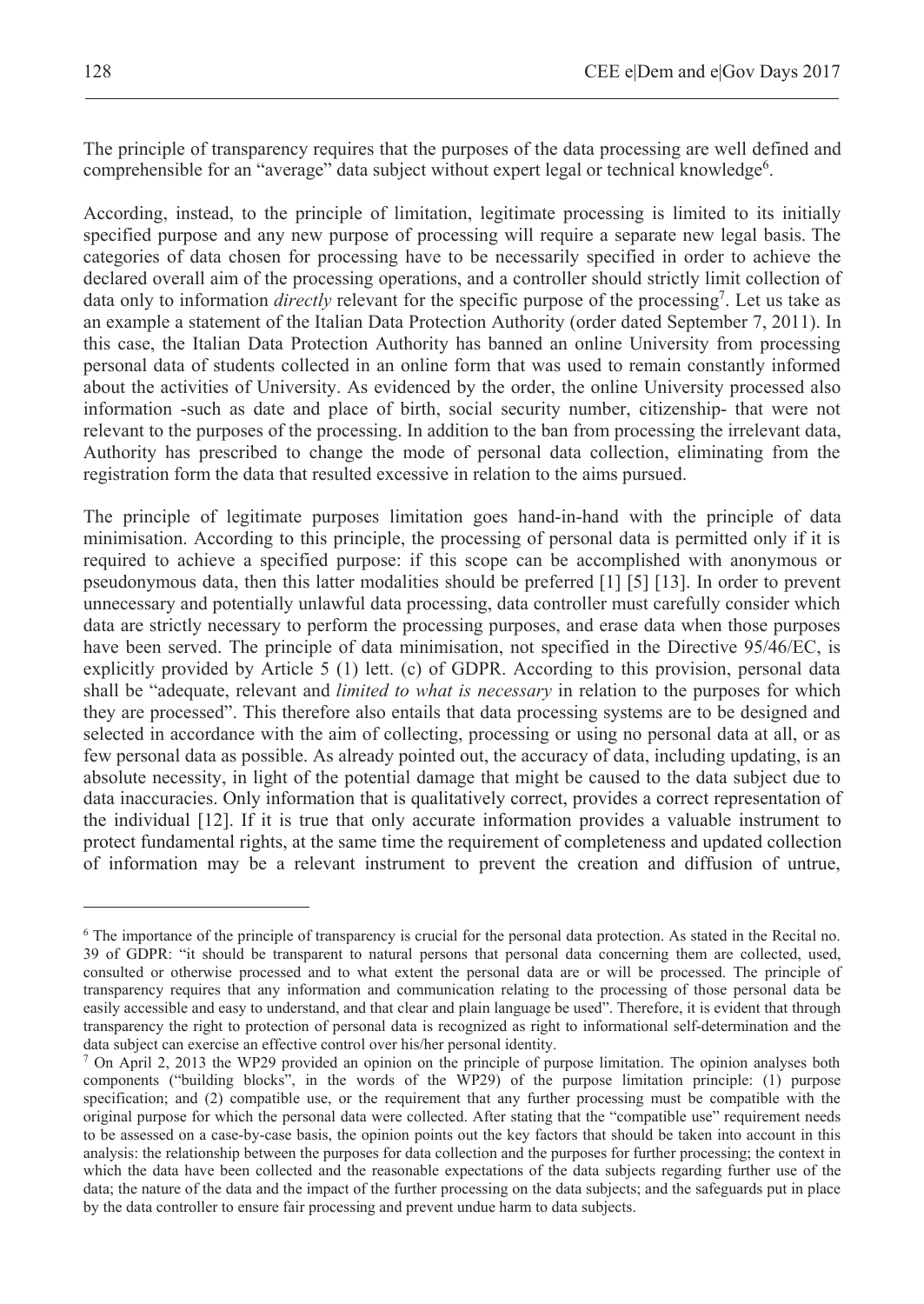incomplete, or outdated information, likely to create untrue opinion, up to being discriminatory. These considerations may assume a significant importance if contextualized in the digital world, where it may be very difficult to remove an incorrect information. The time factor becomes then relevant, and likewise the analysis of elements such as the purpose of the data processing and of the (particular) context of the purpose of data processing.

Therefore, it is necessary to guarantee the limited retention of data principle. This requires ensuring that the period for which the personal data are stored is limited to a strict minimum. This is a procedural rule that formalizes the principle of limitation purposes. The processing and the data that are the object of the processing are linked to a specific aim, and it is on this relationship of necessary instrumentality that the legitimacy of the operations is based. It is irrelevant whether personal data (in the association between the name and other information) assume a derogatory nature or, more generally, is invasive of data subject's personal identity. What is relevant is the function of the original collection of personal data, or the purpose declared by the data controller: if these are no longer in effect, personal data must be erased. If it is evident that this rule derives from the said above "data minimisation" principle, the operation to determine the "expiration time" of a processing of personal data is not so obvious. The time limitation for storing personal data applies, however, only to data kept in a form that permits identification of data subjects. Lawful storage of data that are no longer needed could, therefore, be achieved by anonymization of the data.

#### **3. Quality of Information as a multi-dimensional principle**

We can assume that quality of information is one of the key criteria of data protection. The legitimacy of the data is subject to compliance with this general principle, representing the most important element for protecting personal identity. As said, this principle includes the following rules: "limitation", which prohibits the processing of personal data "in a way incompatible" with specified and known (by data subjects) purposes; "limited retention or storage limitation", which requires the deletion of personal data that are no longer necessary to achieve the objectives of the processing of the data; finally, "data minimization", which requires that every data controller limits much more strictly the amount of data they collect. As said before, the Article 5 of GDPR confirms the principles according to which personal data may be processed, only insofar as it is adequate, relevant and not excessive in relation to the purposes for which they are collected. Nevertheless, General Data Protection Regulation emphasizes data minimization principle and value of transparency, rules that have to be calibrated to the status of the data subject.

It is necessary to point out another element. The respect of data quality rules goes hand-to-hand with the principle of accountability. The controller has to ensure that only accurate, complete and up-to-dated data are processed. Every reasonable step must be taken to ensure that data that are inaccurate or incomplete, having regard to the purposes for which they were collected or for which they are further processed, are erased or rectified. A critical element can be established: the "reasonable measures". The concept of reasonableness may appear indeed vague. It is possible to discuss its content in the light of the general criteria listed by GDPR: the nature of data; the data processing purposes; the preliminary and necessary analysis of the data processing risks and the state of the art of the knowledge about technical security measures. Therefore, some useful tools may consist of checks at the time of collection, periodic checks or use of a software that prevents the acquisition of incomplete, irrelevant, or inaccurate data.

It is clear that the rule framework appears complex and some requested measures may be hard to adopt, but we can consider unquestionable the following element. There is a need to stress the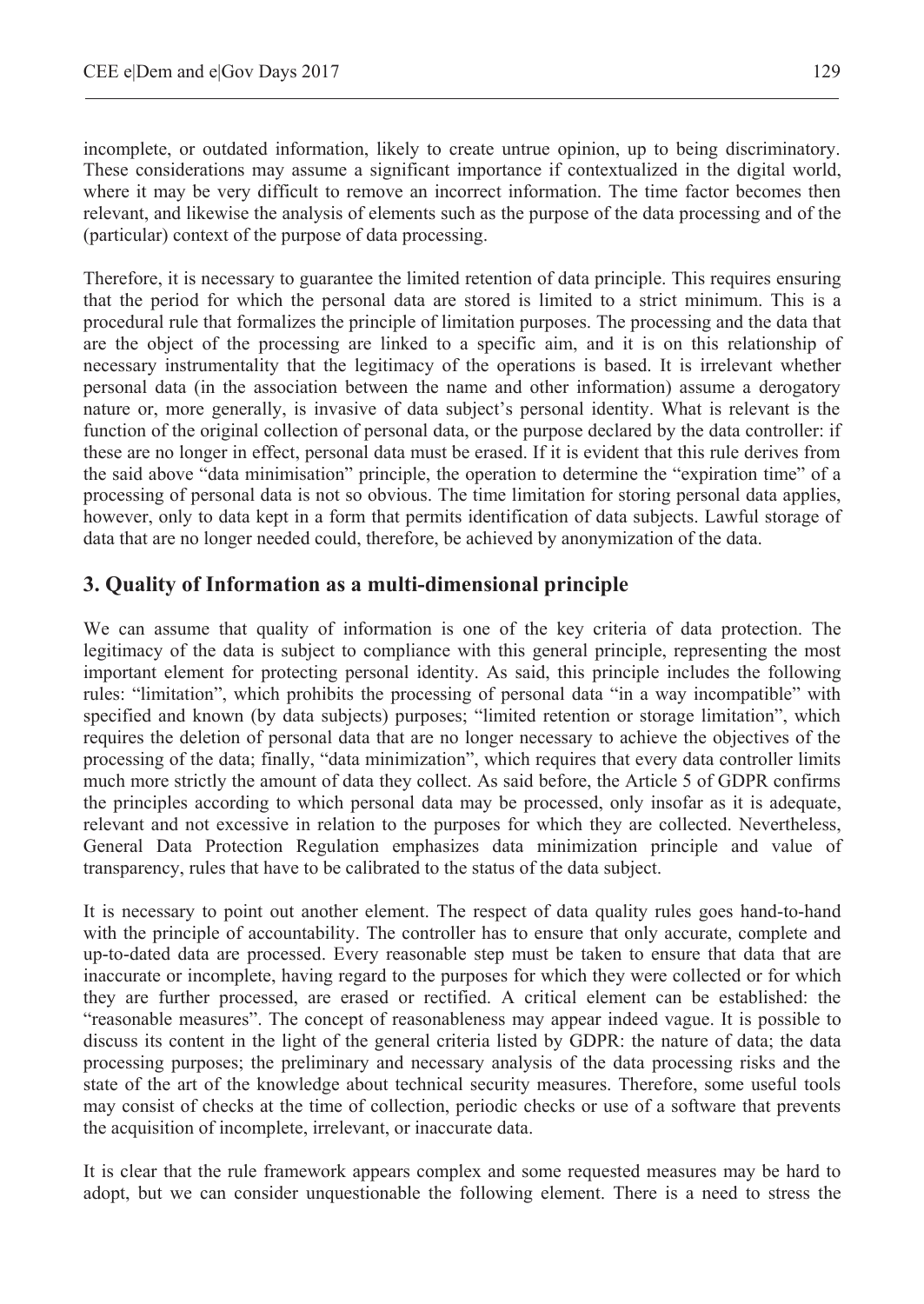accountability -and the GDPR goes in this direction- requiring data controller's awareness of the nature and the purposes of the processing, and also of the risks of the data processing: therefore in practice, a preliminary analysis of the context. Therefore, PBA, as data controllers, must consider processing within organizations separately from the purpose of publishing personal data. Then, when deciding whether to make information containing personal data available on-line, PBA should always bear in mind the consequences of doing so. It is much more than a responsibility issue. It is a selective approach to personal data protection, differentiating between different nature, cases and purposes, and taking into account specific situations with regard, for example, to the content of the personal details being published. In essence, different methods of processing data for different contexts. In this way, the fulfillment of the proportionality requirement can be effectively assured. Applying this approach, also the period for retaining personal data should be determined according to the legitimate purposes for which they are held. So, processing within competent institutions should be considered separately from the purpose of publishing personal data.

# **4. An attempt to a selective approach. The Italian Data Protection Authority's Guidelines for the personal data processing by Public Administrative Bodies for publicity and transparency purposes**

In 2014 the Italian Data Protection Authority established specific guidelines to be complied with by PAB when posting administrative records and documents that contain personal data, in order to avoid the violation of citizens' and employees' privacy, and to respect the above described data quality principle. The Guidelines point out a very specific set of arrangements PAB are required to implement regardless of the purposes for which the information is posted online (transparency, publicity, access)<sup>8</sup>. First of all PAB may post, on their official website, records and documents containing personal data only if this dissemination is determined by law or by a regulation. The publication must be appropriate in order to attain the objective pursued, and not go beyond what is necessary to achieve it. Then, PAB have to distinguish the nature of the data. Non-sensitive personal data, for example name and surname, can be published in compliance to the data quality principle. Sensitive or judicial data can be published if supported by a specific legal basis and always taking into consideration the appropriate balancing between data protection and the legitimate public interest<sup>9</sup>; health or sexual orientation data cannot be in any case published. On the contrary if there is not a law or a regulation that allow personal data publication in the website, the publication is legitimate only if data is anonymized. On this last element, the Guidelines states that, in order to anonymize a document, it is not adequate to replace the name with the initials of the person, but it is necessary to completely obscure the name and other information related to the person that may allow identification.

The other main rules stated by the Guidelines can be summarized as follows:

<sup>&</sup>lt;sup>8</sup> See Article 29 Data Protection Working Party, Opinion 02/2016 on the publication of Personal data for Transparency purposes in the Public Sector.

<sup>9</sup> According to Article 4 (1), lett. d) of the legislative decree no. 196 of 30 June 2003 (Personal Data Protection Code), sensitive data consists of "personal data allowing the disclosure of racial or ethnic origin, religious, philosophical or other beliefs, political opinions, membership of parties, trade unions, associations or organizations of a religious, philosophical, political or trade-unionist character, as well as personal data disclosing health and sex life"; the following lett. e) defines as "judicial", "personal data concerning the criminal record office, the register of offence-related administrative sanctions and the relevant current charges, or the status of being either defendant or the subject of investigations".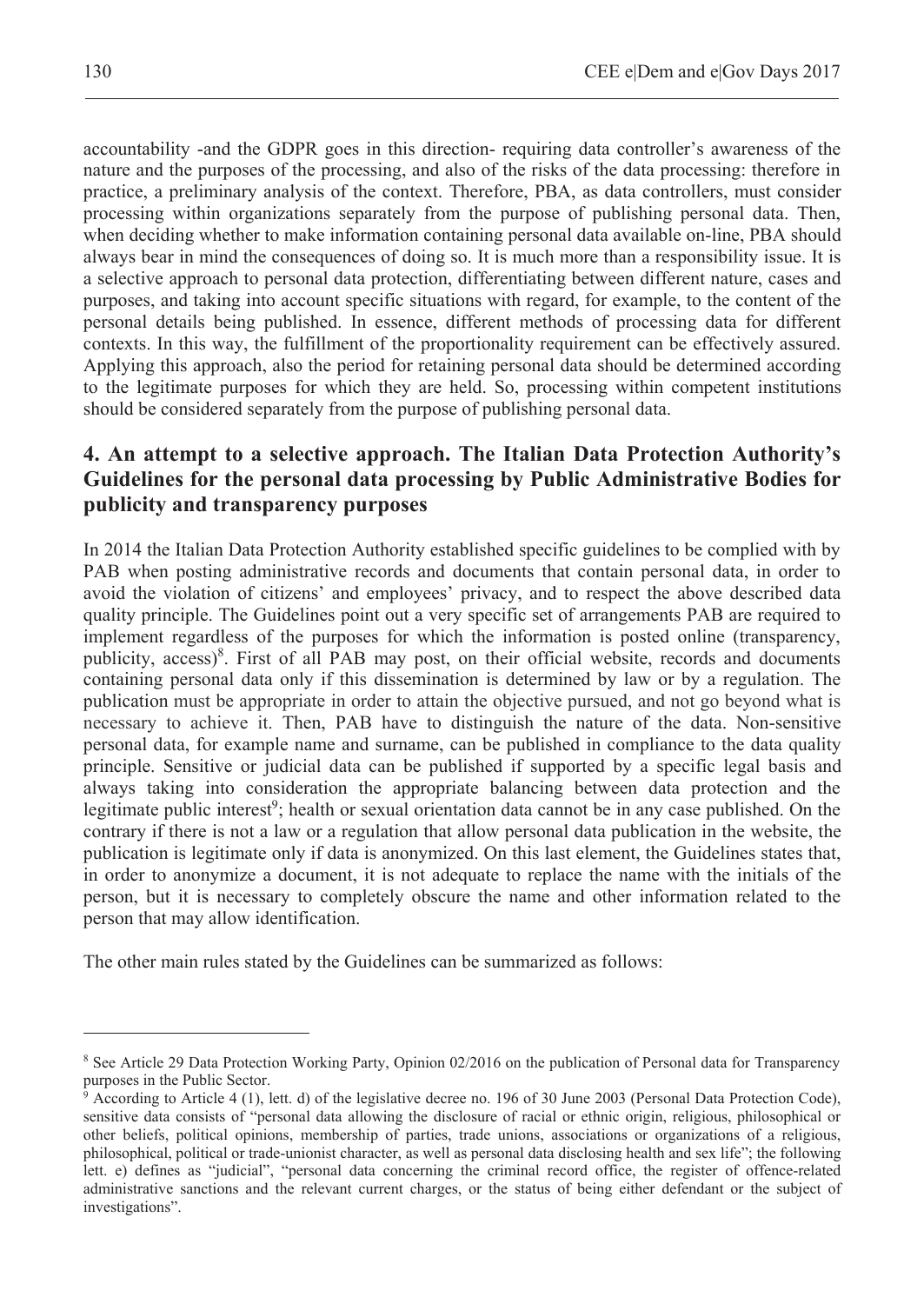$\overline{a}$ 

- appropriate technological measures should be taken to prevent the online information from being erased, changed or extrapolated;
- the documents should be retrieved, if possible, by way of internal search engines, whilst the indexing of such documents by external search engines should be limited. Relying on internal search engines can ensure that access will be consistent with the purposes for which the information was disclosed as well as preventing the data from being tampered with or taken out of their context;
- the data must remain available for a period no longer than what is necessary in accordance of the sector-related legislation;
- alert systems and software should be deployed to prevent reproduction and re-use of the files containing personal data; such systems can detect and report any dubious access to take the adequate countermeasures.

Therefore, in conclusion, we can say that the Guidelines confirmed the selective approach to the personal data protection. Considering the particular context, the Italian Data Protection Authority has strengthened PBA's duties as data controllers, by improving technical measures of security and control mechanisms by default.

### **5. Absoluteness and relativity of the right to personal data protection. Recital 4 of the General Regulation Data Protection**

In this scenario, Recital no. 4 of the GDPR assumes a very significant relevance. According to this provision: "the processing of personal data should be designed to serve mankind. The right to the protection of personal data is not an absolute right; it must be considered in relation to its function in society and be balanced against other fundamental rights, in accordance with the principle of proportionality. This Regulation respects all fundamental rights and observes the freedoms and principles recognised in the Charter as enshrined in the Treaties, in particular the respect for private and family life, home and communications, the protection of personal data, freedom of thought, conscience and religion, freedom of expression and information, freedom to conduct a business, the right to an effective remedy and to a fair trial, and cultural, religious and linguistic diversity". The provision is clear: the right to personal data protection is absolute, considering that it is recognized to anyone; it is relative, considering the possible external constraints that restrict or limit the exercise of the right. In other words, relativity should be referred to the content of the right to personal data protection, that is to all claims that can be exercised by the data subject, not to the right as such. The content of the right is relative since data subject's powers may be restricted, in light of the necessary balancing between individual interests and collective values. The assumption that the exercise of the right to protection of personal data may be restricted -even if it assumes an emblematic relevance given its location in an initial Recital of the GDPR $10$ - is not new in the European legal framework about personal data protection. In relation to the right to privacy, to which, as is well known, the right to protection of personal data is linked by a bond of interdependence, Article 8, (2) of the European Convention on Human Rights provides the possibility of authorities' interference for reasons of public interest. Similarly Article 9, (2) of the

<sup>&</sup>lt;sup>10</sup> The recitals aren't a mere introduction to the legislative text, but a part essential for its understanding and application. See Court of Justice, 25 October 2011, eDate Advertising, C-509/09 and Martinez, C-161/10, par. 54 e 55, available at *http://curia.europa.eu*.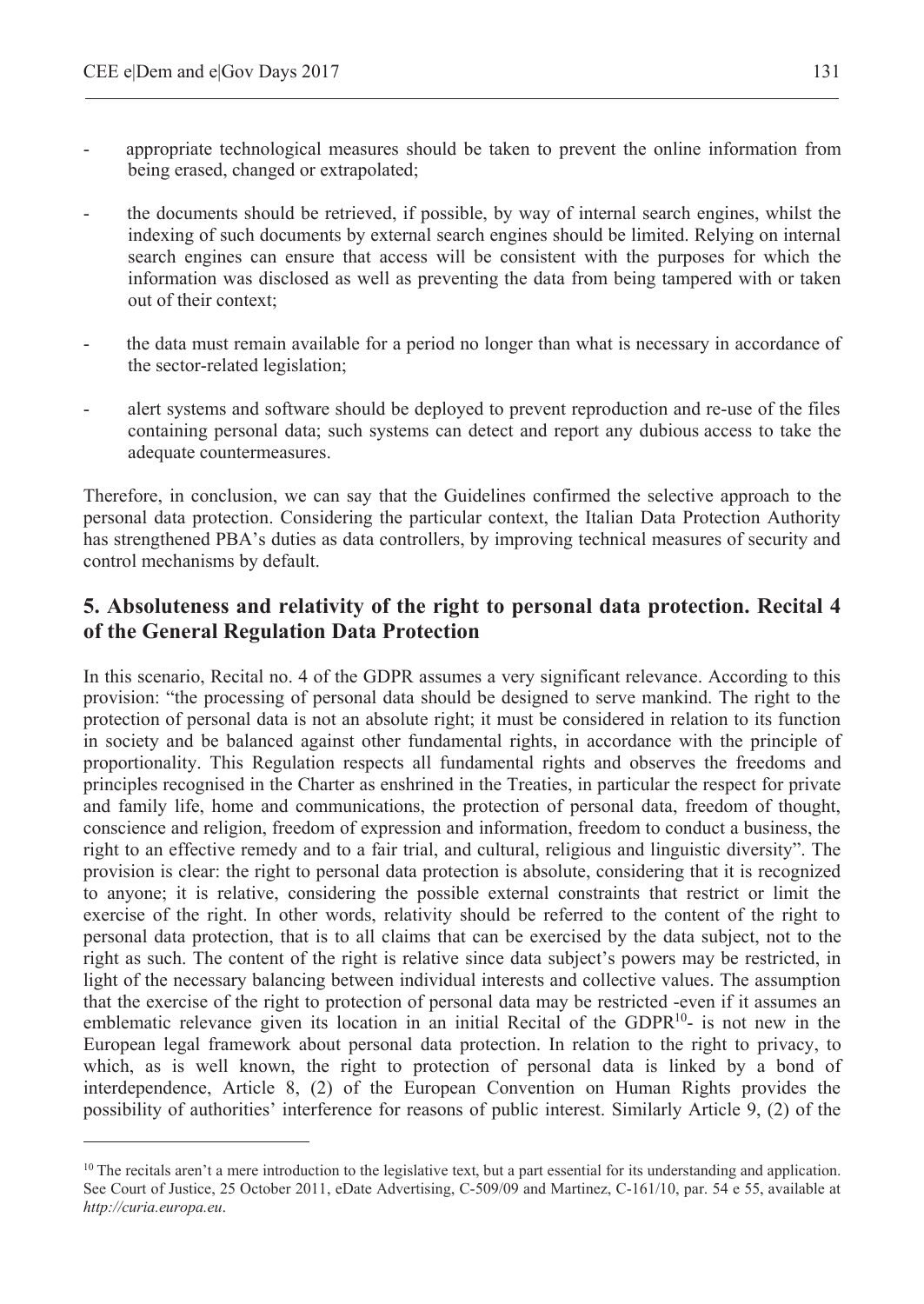Convention on the Protection of Individuals in regard to the Automatic Processing of Personal Data admits the possibility of restrictions of the right, in case these are necessary measures "protecting State security, public safety, the monetary interests of the State or the suppression of criminal offences, data subject or the rights and freedoms of others". The need to operate a balance between individual and collective interests is expressed also by art. 52, (1) of the Charter of Fundamental Rights, which states that: "any limitation on the exercise of the rights and freedoms recognised by this Charter must be provided for by law and respect the essence of those rights and freedoms. Subject to the principle of proportionality, limitations may be made only if they are necessary and genuinely meet objectives of general interest recognised by the Union or the need to protect the rights and freedoms of others". The provision, significantly entitled "Scope and interpretation of rights and principles", states that the rights recognized by the Charter, although relating to the protection of the personal freedom dimension, may be subject to limitations justified by public interest purposes. Then, it is the "relational nature" of the rights that justifies the possible restriction of their content in light of a general interest. It is the social need that goes beyond the individual prerogative, legitimizing powers' restrictions; so in this restriction, the right, a fundamental claim of the individual, sees affirmed its social dimension limited by the relationship with others. These considerations do not call into debate the substance of the right, but its concrete activity in relation to aims that exceed the individual dimension. Restrictions must be reasonable, commensurate to the purpose and their effects must be proportionate in regard both to the benefits and prejudices derived from them.

As said above, after providing that the right to protection of personal data is not an absolute right, Recital no. 4 of the GDPR adds that "this right must be considered in relation to its function in society". What does it mean that the right to protection of personal data should be considered in relations to its function in society? The "function" (which must be taken into consideration) must be referred to personal data. From an ontological point of view, the function is related to the right to protection of personal data, similarly to what happens for the right to property. It is a limit to the owner's claims, justifiable in the light of the object of the right. If the data can have a purpose that is external to the individual dimension of the data subject, or if it can have an impact on the other individuals' fundamental rights, or also if its processing is instrumental to social needs, then the fullness of the claims may be subject to a restriction. In summary, if the personal information is functional to satisfy an interest that goes beyond the boundaries of the "individual interest" of the data subject, it is legitimate and necessary to effect a limitation of the prerogative on the same data. Then, the expression "function in society" appears as the criterion of argumentation in which it is possible to decline the relativity established for the right to personal data protection.

Concluding, we can say that Recital no. 4 of GDPR confirms the above-illustrated system built by the Directive 95/46/EC and the determination argued by the European Court of Justice since the  $70s<sup>11</sup>$ . The decisions of the European Court of Justice may then have been taken having in mind the abstract possibility that the (full) protection of a right, albeit a fundamental one, may have to be balanced with the need of ensuring economic freedoms<sup>12</sup>. The fundamental rights are not on an insuperable level of abstract inviolability. In other words, except for the right to life, other

<sup>11</sup> Court of Justice, 17 December 1970, Internationale Handelsgesellschaft, C-11/1970, available at *http://curia.europa.eu*; Court of Justice 14 May 1974, Nold Kohlen-Und Baustoffgrosshandlung, C-4/73, available at *http://eur-lex.europa.eu*. According to this last decision: "if rights of ownership are protected by the constitutional laws of all the Member States and if similar guarantees are given in respect of their right freely to choose and practice their trade or profession, the rights thereby guaranteed, far from constituting unfettered prerogatives, must be viewed in the light of the social function of the property and activities protected thereunder". 12 Cass. civ., 17 luglio 2015, n. 15096, in *Giur. it*., 2015, p. 2651.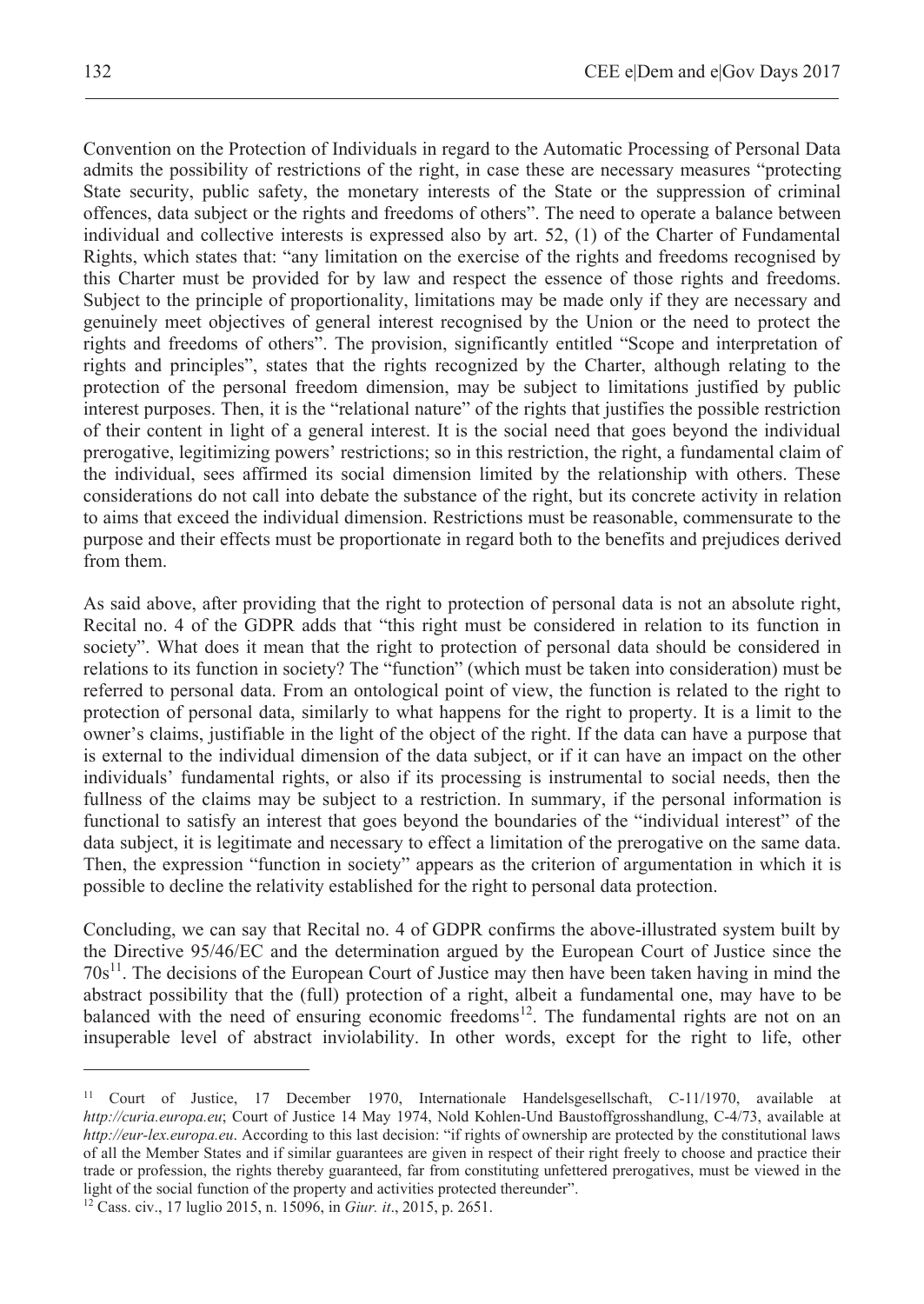fundamental rights do not have an absolute value, but instead they a relative one, that may be declined along the coordinates of the proportionality. The need of balancing is justified in light of the individual's social dimension and the consequent reasonable equilibrium between idiosyncratic and collective dimensions.

A good opportunity to assess the repercussions of the proposed reconstruction is offered by a recent decision of the Italian Supreme Court of Cassation<sup>13</sup>. The case is related to the publishing - on the companies register of the Italian Chambers of Commerce- of personal data (name and surname) referred to a director of a bankrupted company, despite the previous removal of the company from the same register. The director has obtained in the first instance the deletion from the public register of personal data and compensation for damage. The Supreme Court has stayed the proceeding, submitting to the Court of Justice of the European Union two preliminary questions. The first question is related to the principle of data's limited retention, which requires the anonymization when the time necessary to achieve the purposes of primary collecting is expired. The Supreme Court has asked whether this principle should prevail over the rules about legal registers. The second question concerns the interpretation of Article 3 of the "First Council Directive 68/151/EEC of 9 March 1968 on co-ordination of safeguards which, for the protection of the interests of members and others, are required by Member States of companies within the meaning of the second paragraph of Article 58 of the Treaty, with a view to making such safeguards equivalent throughout the Community". The Supreme Court has asked if that provision enables the restriction of the publishing time in the companies register.

It is not possible here to consider thoroughly the Supreme Court decision. What can be said, however, is that the data registered in the public list are peculiar information in light of their function. These are economic information, subject to a system of advertising, whose free access guarantees the functioning of the market and protects the fairness of the relations established therein. Then, it is necessary to balance the right to personal data protection with the right (of third parties) to certainty of economic relations and business arrangements. Therefore, the right to protection of personal data may be subject to a restriction of content that translates into an impossibility to obtain the cancellation of the data from the public register.

# **6. Conclusion**

 $\overline{a}$ 

The respect of personal data protection right is essential to guarantee democracy. It also true that enhancing data processing is relevant for economic and social progress. Moving from the assumption on the social connotation of personal data, this paper has delivered an overview of the current (related) European legislation, in order to demonstrate that if the data processing is instrumental to social needs, then the fullness of the individual right may be subject to a restriction. This paper affirms that data protection rules should be interpreted and consequently implemented in light of a necessary balance. It could be argued that personal data protection must be, on the contrary, strengthened and not limited, but this is may be misleading. Privacy and personal data protection should be incorporated in a selective approach in which the social function of the data, the processing purposes and the features of the data subjects acquire a particular relevance. By doing so, the duties (as well as the responsibilities) of the data controller will be improved, requiring to adopt internal procedures and implement specific measures, designed in light of the purposes and other above mentioned features, so to implement data-protection principles in

<sup>13</sup> Court of Justice, 12 June 2003, Eugen Schmidberger, Internationale Transporte und Planzuge v Republik Österreich, C-112/00, available at *http://eur-lex.europa.eu*.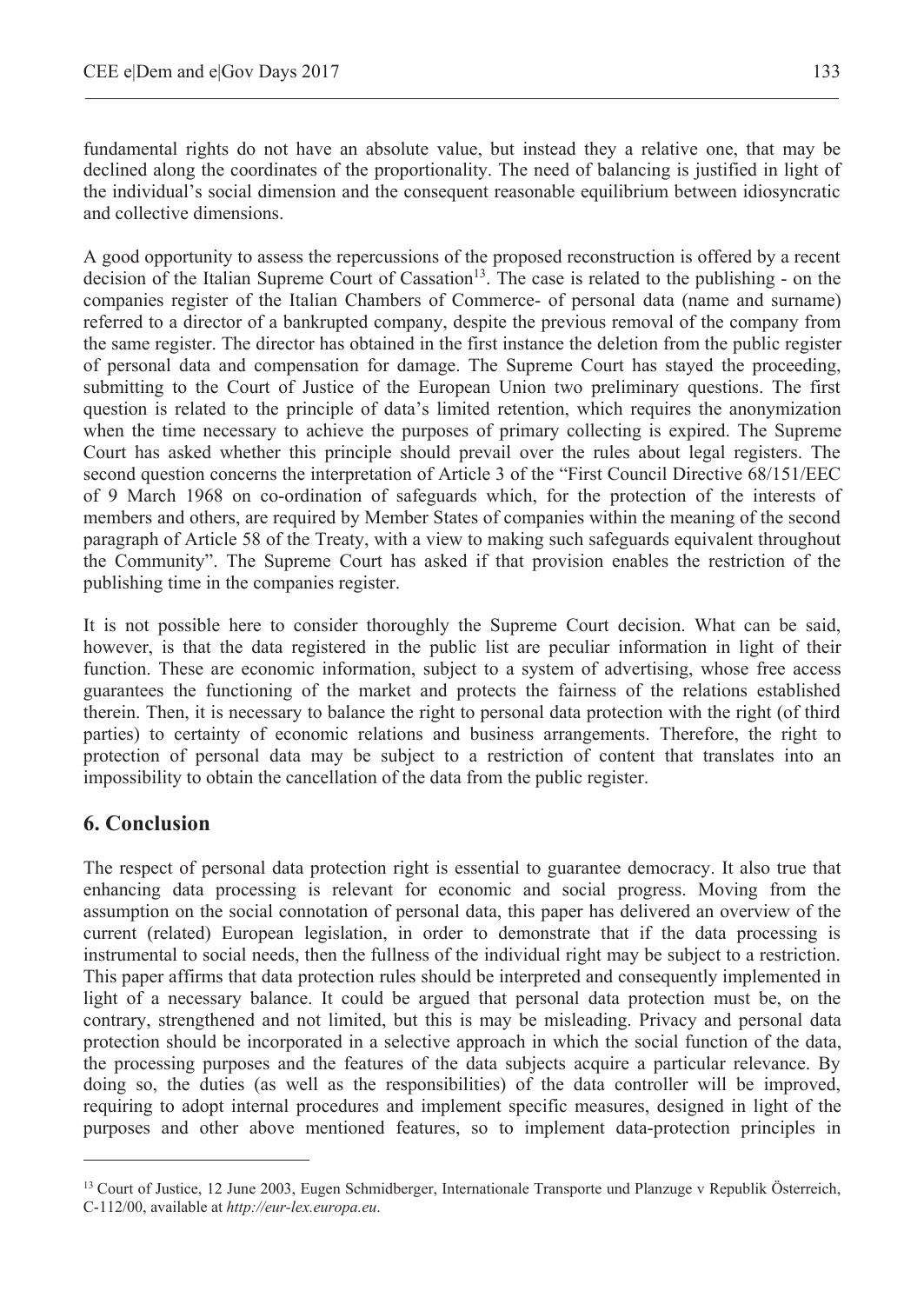advance. This is the direction of the recent GDPR that is, moreover, drawn in accordance with the aforementioned approach taken by the European Court of Justice to the more general subject of fundamental rights.

### **7. References**

- [1] AA.VV.: Lessons from the identity trail Anonymity, privacy and identity in a networked society, Keer I., Steeves V., Lucock C. (ed.), Oxford University Press, 2009.
- [2] BOSCO, F., CREEMERS, N., FERRARIS, V., GUAGNIN, D. and KOOPS, B-J.: Profiling Technologies and Fundamental Rights and Values: Regulatory Challenges and Perspectives from European Data Protection Authorities, in: S. Gutwirth, R. Leenes, P. de Hert (ed.), Reforming European Data Protection Law, Springer, 2015, p. 17.
- [3] BROWN, I.: Working Paper no. 1, The challenges to European data protection law and principles, 20 January 2010, European Commission Directorate-General Justice, Freedom and Security, Comparative Study on different approaches to new privacy challenges, p. 9.
- [4] CAVOUKIAN, A.: Evolving FIPPs: Proactive Approaches to Privacy, Not Privacy Paternalism, in: S. Gutwirth, R. Leenes, P. de Hert (ed.), Reforming European Data Protection Law, Springer, 2015.
- [5] FINOCCHIARO, G.: Anonimato, in: Digesto delle discipline privatistiche, Torino, 2010, p. 12.
- [6] FUSTER, G.: The Emergence of Personal Data Protection as a Fundamental Right of EU, Springer, 2014, p. 234 ss.
- [7] KROTOSZYNSKI, R. J.: Privacy Revisited. A Global Perspective on the Right to be Left Alone, Oxford Press., 2016, p. 143.
- [8] KUNER, C.: The European Commission's Proposed Data Protection Regulation: A Copernican Revolution in European Data Protection Law, in Privacy Security Law Report, 11, 2012.
- [9] RODOTÀ, S.: Elaboratori elettronici e controllo sociale, Bologna, 1973.
- [10] RODOTÀ, S.: Tecnologie e diritti, Bologna, 1995.
- [11] RODOTÀ, S.: Data Protection as a Fundamental Right, in: Gutwirth et al. (ed.), Reinventing Data Protection?, Springer, 2009, p. 78.
- [12] RICCI, A.: Quality of Information, Right to Oblivion and Digital Reputation (with G. Finocchiaro), in: B. Custers, T. Calders, B. Schermer, T. Zarsky (ed.), Discrimination in the Information Society, Springer, 2013, p. 289.
- [13] RICCI, A.: Anonymity: a Comparison between the Legal and Computer Science Perspectives (with Mascetti S., Monreale A., Gerino A.), in: S. Gutwirth, R. Leenes, P. de Hert (ed.), European Data Protection: Coming of Age, Springer, 2013, p. 85.